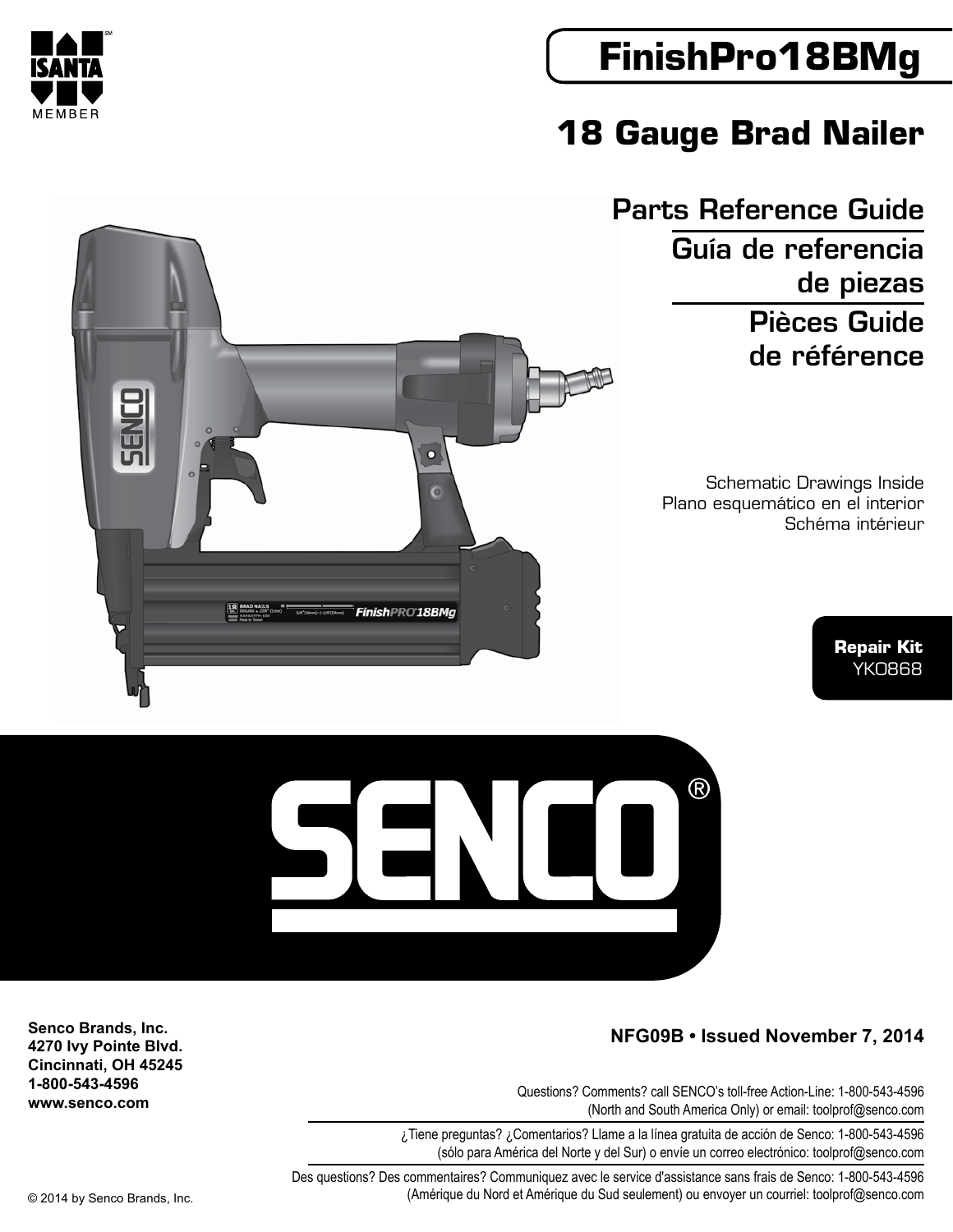



**# = Contents of YK0868 Repair Kit**



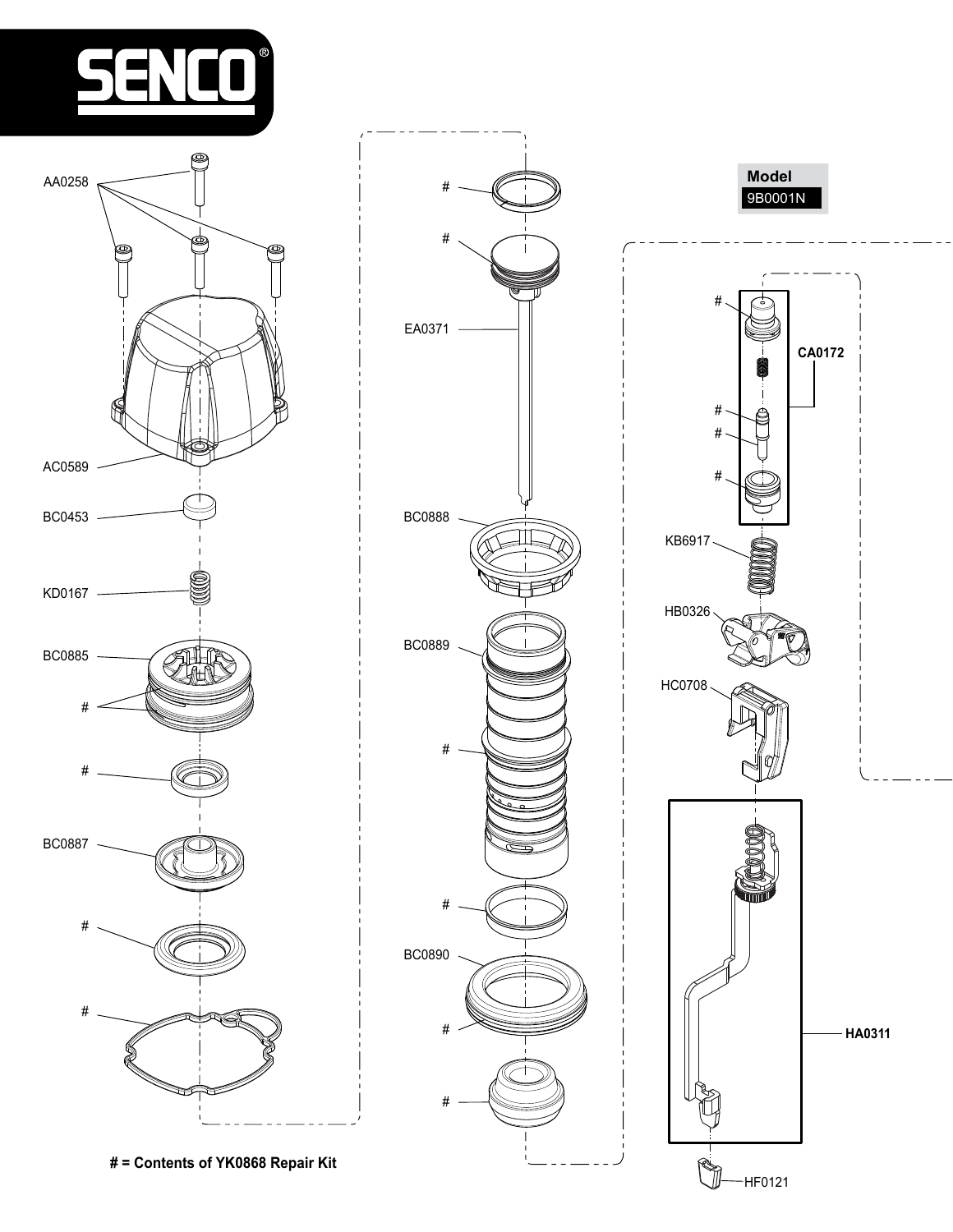### **18 Gauge Brad Nailer FinishPro18BMg**